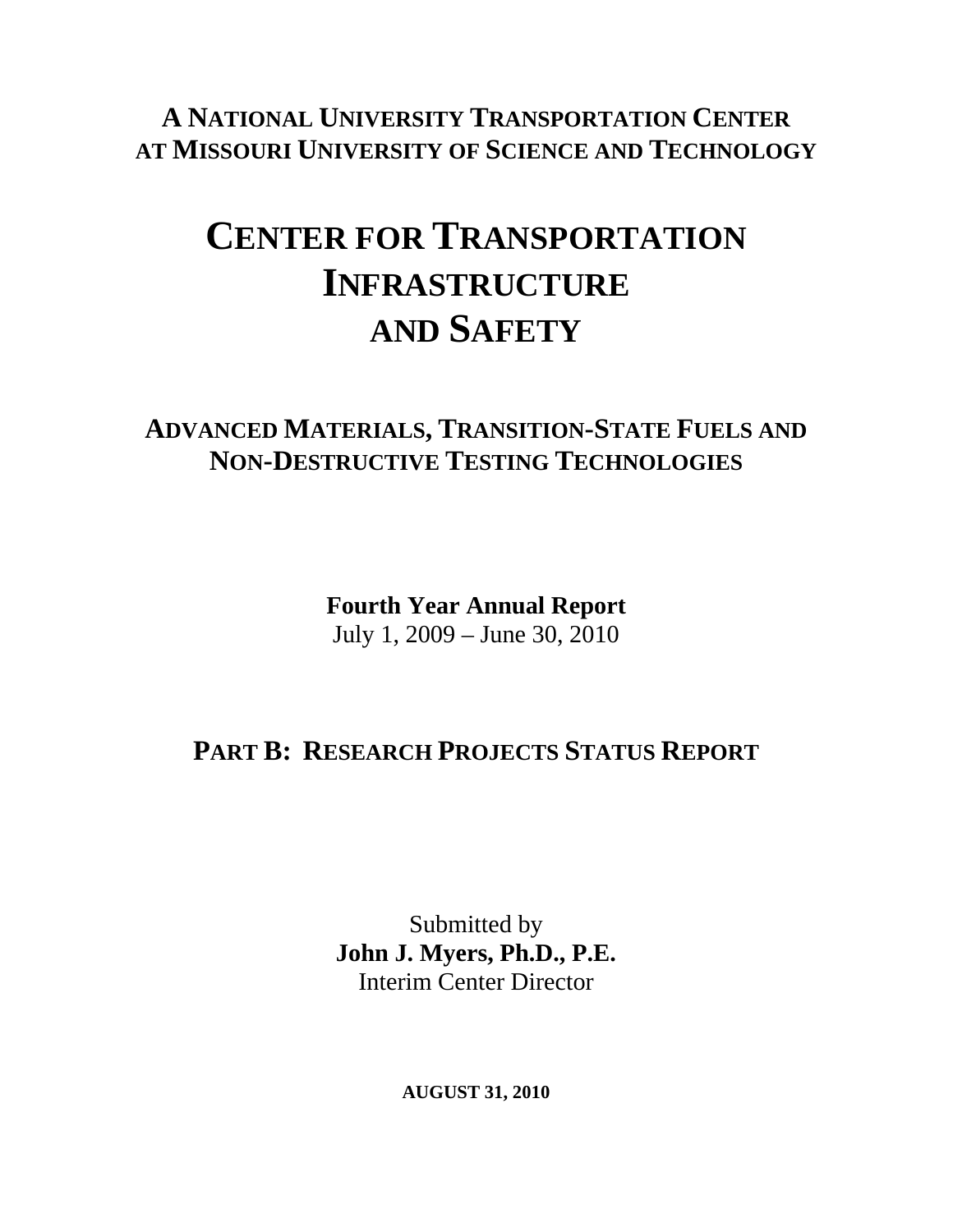# Fourth Year Annual Report<br>Part B: Research Projects Status Report

#### **Table of Contents**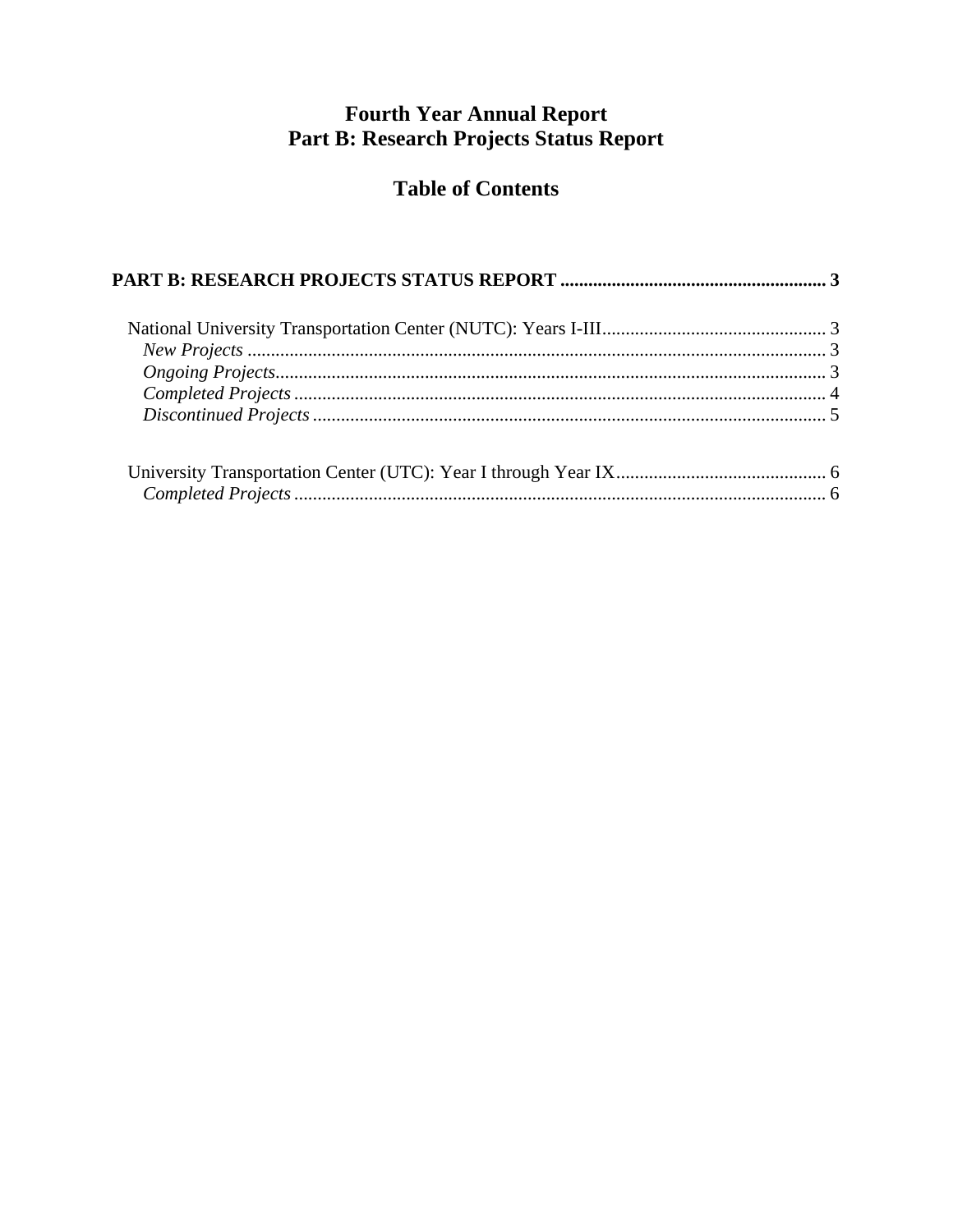## <span id="page-2-0"></span>**PART B: RESEARCH PROJECTS STATUS REPORT**

The following lists show the status of currently and previously funded projects at the University Transportation Center at Missouri University of Science and Technology. Though the Center was granted National status in 2006, the National Center theme areas and goals are an outgrowth of the former Center's activities. Project lists and statuses from the former Center's activities are included in this reporting to illustrate the continuity and success of the Center's overall activities from start to present.

Note: For all projects listed below a sequence number and a letter designation is attached to each title.  $R =$  Research;  $ETT =$  Education & Technology Transfer; and  $RE =$  Research Equipment.

### **National University Transportation Center (NUTC): Years I-III**

#### *New Projects*

The following 7 projects have not been reported on a previous Research Project Status List:

- Ground Penetrating Radar (GPR) for Pavement Utilization (R261 *Anderson*)
- Alternative Energy Sources for MoDOT (R260 *Grasman*)
- 2010 Missouri Local Technical Assistance Program (LTAP) at Missouri S&T (ETT259 *Pickerill*)
- Women In Science & Engineering and Minority Engineering Scholarships: Year 5 (ETT258 *Elmore*)
- Evaluation of the Orientation of 90° and 180° Reinforcing Bar Hooks in Wide Members (R257 *Sneed*)
- Mapping of Previously Mined Ground for Infrastructure Citing Purposes (R256 *Anderson*)
- Missouri S&T Hydrogen Transportation Test Bed Equipment & Construction (RE254 *Sheffield*)

#### *Ongoing Projects*

The following 26 projects have been reported on a previous Research Project Status List and are still in progress:

- Soy-Based UV Resistant Polyurethane Pultruded Composites (R255 *Chandrashekhara*)
- The Guayule Plant: A Renewable, Domestic Source of Binder Materials for Flexible Pavement Mixtures (R253 – *Richardson*)
- Innovative Concrete Bridging Systems for Pedestrian Bridges: Implementation and Monitoring (R250 *Myers*)
- 2009 Missouri Local Technical Assistance Program (LTAP) at Missouri S&T (ETT248 *Pickerill*)
- MTI/MoDOT Transportation Geotechnical Research Program Task 2 & 4 (R247 *Loehr*)
- MTI/MoDOT Transportation Geotechnical Research Program Task 2 & 4 (R246 *Luna*)
- MTI/MoDOT Transportation Geotechnical Research Program Task 3 (R245 *Bowders*)
- MTI/MoDOT Transportation Geotechnical Research Program Task 1 & 3 (R244 *Maerz*)
- MTI/MoDOT Transportation Geotechnical Research Program Task 1 (R243 *Ge*)
- MTI/MoDOT Transportation Geotechnical Research Program Task 1 (R242 *Likos*)
- Project 2c: Alternative and Cost-Effective Bridge Approach Slabs UMKC (R241 *Thiagarajan*)
- Project 2c: Alternative and Cost-Effective Bridge Approach Slabs UMC (R240 *Gopalaratnam*)
- Project 2a: Reliability-based Evaluation of Bridge Components for Consistent Safety Margins UMC (R239 – *Orton*)
- Project 1a: Structural Steel Coating for Corrosion Mitigation UMC (R238 *Washer*)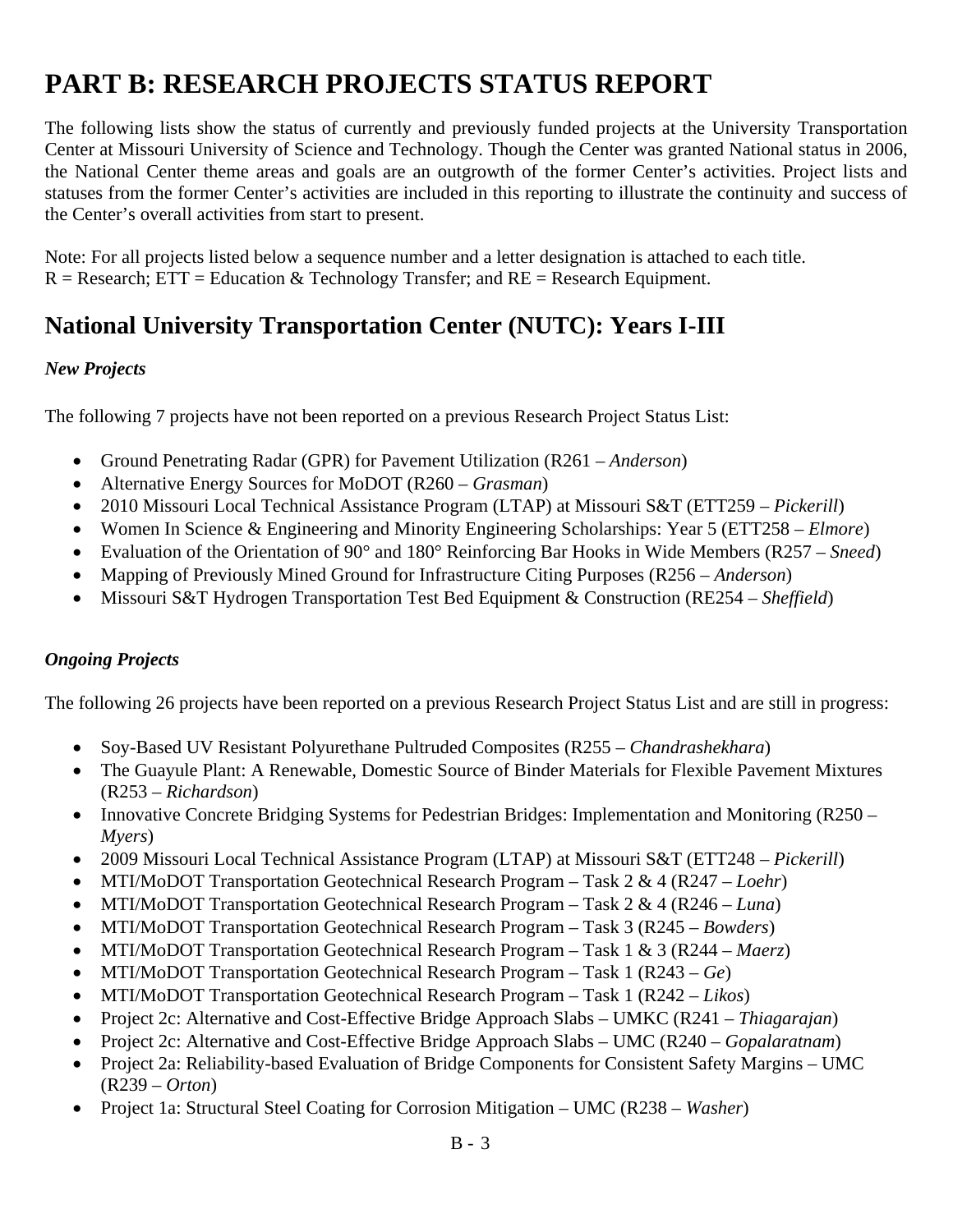- <span id="page-3-0"></span>• Project 2d: Calibration of Load and Resistance Factors in LRFD Foundation Design Specifications (R237 – *Chen*)
- Project 2b: Coated Steel Rebar for Enhanced Concrete-steel Bond Strength and Corrosion Resistance (R236 – *Chen*)
- Project 2a: Reliability-based Evaluation of Bridge Components for Consistent Safety Margins Missouri S&T (R235 – *Kwon*)
- Project 1b: Spalling Solution of Precast Prestressed Bridge Deck Panels (R234 *Belarbi*)
- Project 1a: Structural Steel Coatings for Corrosion Mitigation Missouri S&T (R233 *Myers*)
- Graduate Research Training in Transportation Areas: Year 3 funds (R231 *Myers*)
- Adding Faculty in Transportation Areas: Year 2 & 3 (R225 *Collier*)
- Geophysical Investigation of Seepage Associated with the Lake Sherwood Earth Fill Dam (R223 *Anderson*)
- Leaching Behavior of Coal Combustion Products and the Environmental Implication in Road Construction: Year 2 Funds (R214 – *Wang*)
- Mechanical Characterization of Enamel Coated Steel Bars (R208 *Chen*)
- Graduate Research Training in Transportation Areas: Year 2 (R203 *Myers*)
- Design of FRP Systems for Strengthening Concrete Girders in Shear: Phase II (R197 *Belarbi*)

#### *Completed Projects*

The following 33 projects have been reported on a previous Research Project Status List and are now complete:

- Acquisition of Equipment for Composite Manufacturing Laboratory (RE252 *Chandrashekhara*)
- Women in Science & Engineering and Minority Engineering Scholarships: Year 4 (ETT251 *Elmore*)
- 2009 Summer Transportation Institute (ETT249 *Pickerill*)
- Developing Raman Spectroscopy for the Nondestructive Testing of Composite Materials (R232 *Washer*)
- Coaxial Cable Sensors and Sensing Instrument for Crack Detection in Bridges (R230 *Chen*)
- 2008 Summer Transportation Institute (ETT229 *Pickerill*)
- Structural Assessment of Highway "N" Power Substation Under Earthquake Loads (R228 *Chen*)
- A Laboratory Investigation on Three-Sided Structures (R227 *Belarbi*)
- American Concrete Institute 2008 Fall Conference: Sponsorship and Student Training (ETT226 *Myers*)
- Outreach for the Missouri University of Science and Technology National University Transportation Center (ETT224 – *Rolufs*)
- Rolla West Task 2, I-44 Interchange Master Plan Sub Consultant Service for HNTB (R222 *Rolufs*)
- Investigation of Subsidence Along a Segment of MO Route 65, Springfield, Missouri (R221 *Anderson*)
- Missouri Local Technical Assistance Program (LTAP) at Missouri S&T: Year 2 (ETT220 *Rolufs*)
- Concrete Durability Factor Estimation (R219 *Richardson*)
- Quick Test for Percent of Deleterious Material (R218 *Richardson*)
- Women in Science & Engineering and Minority Engineering Scholarships: Year 3 (ETT216 *Elmore*)
- Outreach Activities in Support of the Missouri S&T National UTC (ETT215 *Rolufs*)
- Structural Assessment of Highway "N" Power Substation Under Earthquake Loads (R213 *Chen*)
- 6<sup>th</sup> National Seismic Conference on Bridges and Highways, Charleston, South Carolina, July 27-30, 2008 (ETT212 – *Chen*)
- Pultruded Composites Using Soy-Based Polyurethane (R211 *Chandrashekhara*)
- Freight Optimization & Development in Missouri Waterways and Ports Module (R210 *Grasman*)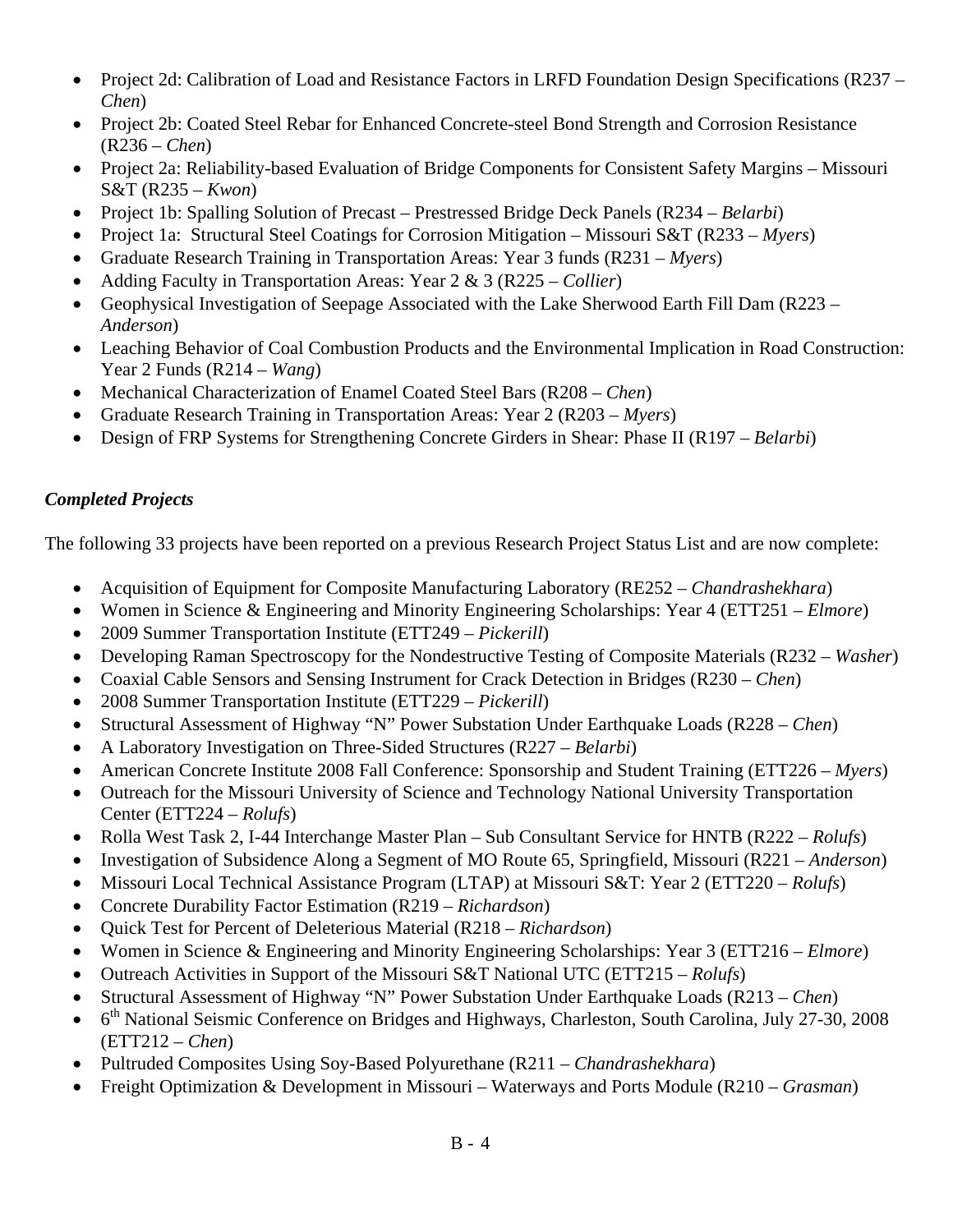- <span id="page-4-0"></span>• Serviceability and Prestress Loss Behavior of SCC Prestressed Concrete Girders Subjected to Increased Compressive Stresses at Release (R209 – *Myers*)
- Concrete Crack and Spalling Detection in a 6.1-meter Precast RC Piles with Novel Distributed Cable Sensors and ETDR Measurement (R207 – *Chen*)
- Acquisition of a Leica ScanStation LiDAR Unit (RE206 *Maerz*)
- Preparing for a Significant Central U.S. Earthquake: Science Needs of the Emergency Response Community (ETT205 – *Anderson*)
- Show Me the Road to Hydrogen (R204 *Sheffield*)
- Geophysical Characterization of Tunnel Construction Site, Louisville, Kentucky (R202 *Anderson*)
- Leaching Behavior of Coal Combustion Products and the Environmental Implication in Road Construction: Year 1 Funds (R201 – Wang)
- Development of Teaching Material to Integrate GT-POWER into Combustion Courses for IC Engine Simulations (R200 – *Koylu*)
- Missouri Local Technical Assistance Program (LTAP) at Missouri S&T: Year 1 (ETT199 *Rolufs*)
- Development of Hand-held Thermographic Inspection Technologies (R198 *Washer*)
- Women In Science & Engineering and Minority Engineering Scholarships: Year 2 (ETT196 *Elmore*)
- Long-Term Remote Sensing System for Bridge Piers (R195 *Washer*)

#### *Discontinued Projects*

The following project has been reported on a previous Research Project Status List and, because of a situation with match funding, has since been retired:

• GeoMO 2008 – Geotechnical Earthquake Engineering – Site Response (ETT217 – *Luna*)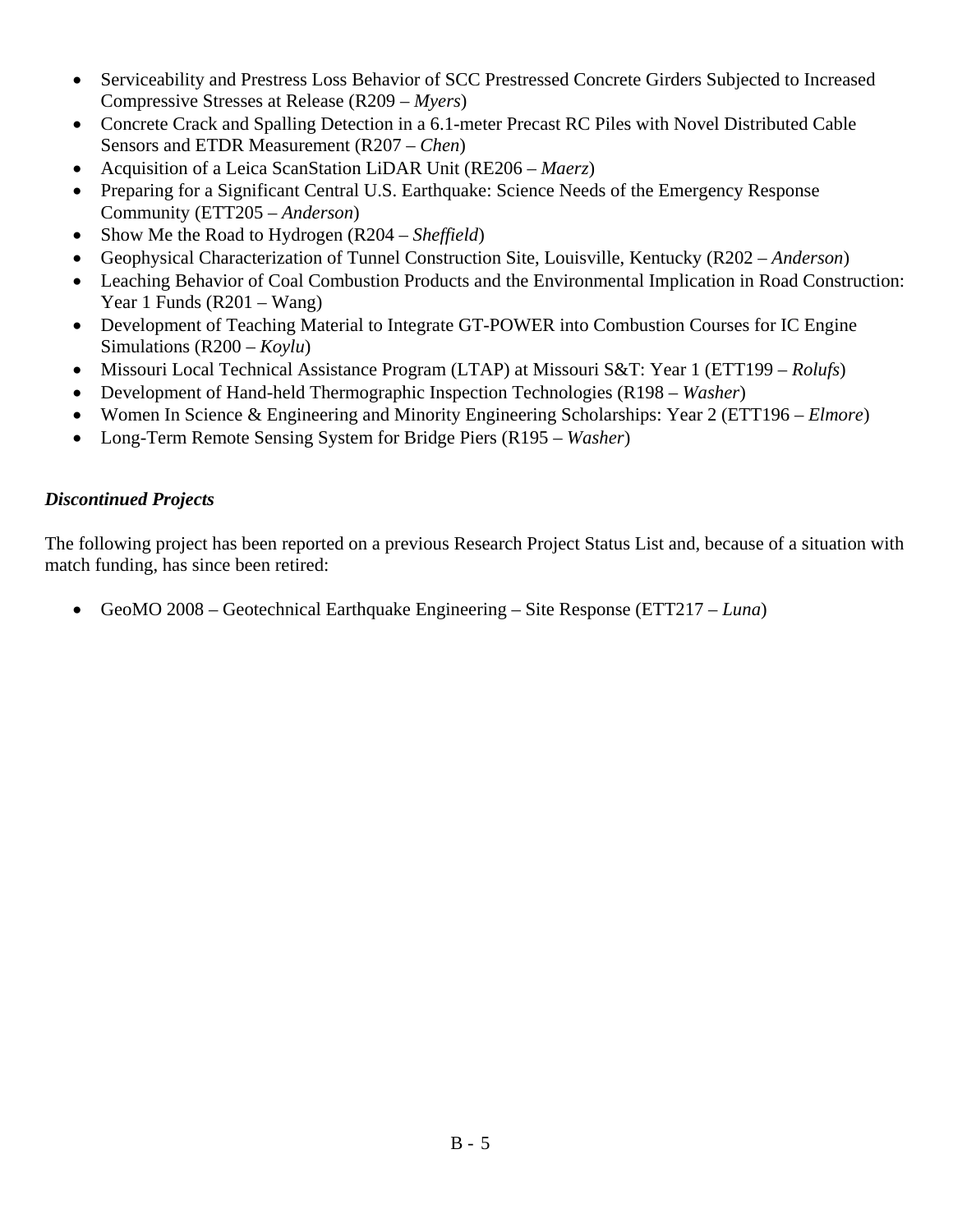## <span id="page-5-0"></span>**University Transportation Center (UTC): Year I through Year IX**

#### *Completed Projects*

The following 191 projects have been reported on a previous Research Project Status List and are now complete:

- Investigation of Karst Features Within MODOTROW (R194 *Anderson*)
- Design, Construction, Laboratory and Field Testing of the Bridge on the Arnault Branch, Washington County, Missouri (R193 – *Chen*)
- Quality Geotechnical Testing Workshop and Short Course (ETT192 *Stephenson*)
- Best Practices for Implementing a Biodiesel Program (R191 *Grasman*)
- GeoMo 2007 Soil Stabilization Foundations and Pavements (ETT190 *Luna*)
- Investigation of Karst Features within Pipeline/Roadway (R189 *Anderson*)
- Detection of Subsurface Zone of Seepage Beneath Earth Fill Dam: Phase II (R188 *Anderson*)
- Geophysical Characterization of Soil and Bedrock, Monroe City Bridge (R187 *Anderson*)
- Design of FRP Systems for Strengthening Concrete Girders in Shear: Phase I (R186 *Belarbi*)
- 5th National Seismic Conference on Bridges & Highways (ETT185 *Chen*)
- Optimization of Electromagnetic Acoustic Transducers (EMATs) for Condition Assessment of Civil Infrastructure (R184 – *Washer*)
- Back Movement Monitor Field Testing (R183 *Apel*)
- Detection of Subsurface Zone of Seepage Beneath Earth Fill Dam and Beneath Roadway (R182 *Anderson*)
- Structural Materials Technology (SMT): NDE/NDT for Highways and Bridges Conference (ETT181 *Washer*)
- Adding Faculty in Transportation Areas: Year 1 (Continued) (R180 *Schonberg*)
- 2006-2007 Summer Transportation Institute (ETT179 *Rolufs*)
- Leaching Behavior of Coal Combustion Products and the Environmental Implication in Road Conditions (R178 – *Wang*)
- Mapping of Underground Voids at Construction Site (R177 *Anderson*)
- 2007 ICONIC Conference (ETT176 *Zoughi*)
- Resilient Moduli of Typical Missouri Soils and Unbound Granular Base Materials (R175 *Petry*)
- Development and Testing of High Resolution Target Monitor (R174 *Apel*)
- Missouri Local Transportation Center 2006 (ETT173 *Qureshi*)
- Workshop on Seismic Retrofit Design of Continuous Span Steel-Girder Highway Bridges (ETT172 *Chen*)
- Mapei Scholar Program (ETT171 *Krishnamurthy*)
- Transportation Fuel Research and Development (R170 *Krishnamurthy*)
- Acquisition of a High-Quality Temperature Chamber (RE169 *Richardson*)
- GeoMO 2006: Shear Strength and Slope Stability (ETT168 *Stephenson*)
- Cyclic Load Testing and Acoustic Emission Methods of In-Situ Load Testing: Comparison and Development of Evaluation Criteria (R167 – *Galati*)
- Adding Faculty in Transportation Areas: Year 1 (R166 *Mitchell*)
- Graduate Research Training in Transportation Areas (R165 *Krishnamurthy*)
- Assessment of the Bill Emerson Memorial Bridge Based on Seismic Instrumentation Data (R164 *Chen*)
- Structural Assessment of the I-70 Blanchette Bridge (R163 *Marianos*)
- Scholarships for Women and Minority Students Studying Engineering and Science (ETT162 *Elmore*)
- Geotechnical Site Characterization of Transportation Construction Sites and Structures (R161 *Anderson*)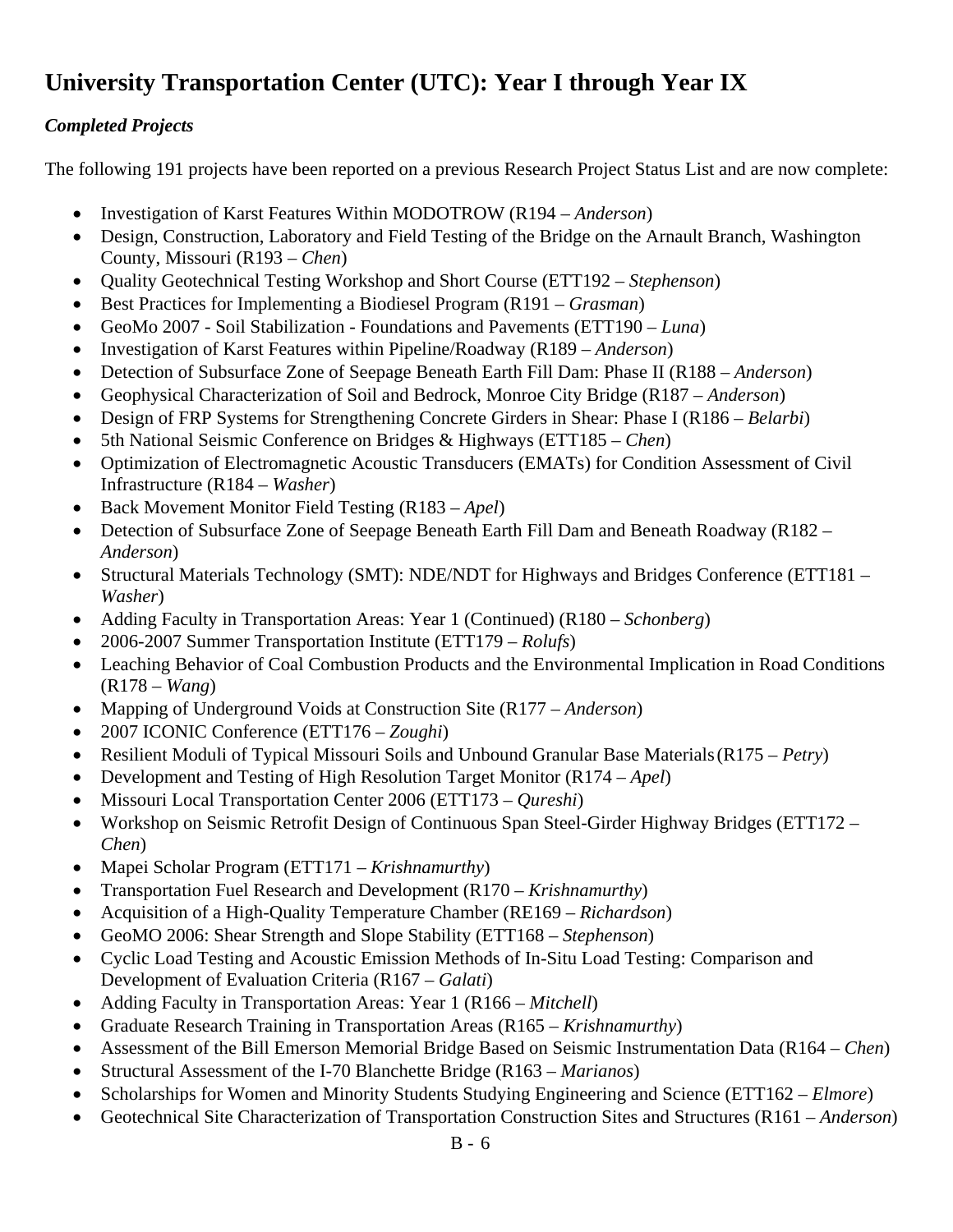- Incorporation of Hands-On Experiments in an Introductory Analysis Course (ETT160 *Belarbi*)
- Seismic Simulation and Design of Bridge Columns Under Combined Actions, and Implications or System Response (R159 – *Belarbi*)
- Dependable Wireless Sensor Networks for Intelligent Infrastructures (R158 *Sedighsarvestani*)
- Analyzing Microscopic Behavior of Traffic Flow (R157 *Bham*)
- Influence of Ore Physical Properties on the Transportable Moisture Limit for Barged Materials (R156 *Stephenson*)
- Field Testing of Soil-Foundation-Structure Interaction Under Explosive Load (R155 *Ge*)
- Stay-In-Place (SIP) formwork for Rapid Construction of Corrosion-free Concrete Bridge Decks (R154 *Banks*)
- National Society of Black Engineers National Conference; NSBE Pre-College Initiative; Society of Hispanic Professional Engineers National Conference; MEP/SHPE High School Recruitment (ETT153 – *Fransaw*)
- Minority Engineering and Science Program: Minority Intro to Technology and Engineering, Mathematics Engineering Science Achievement (ETT152 – *Fransaw*)
- Women in Science and Engineering: Girls Lock-In Conference, Summer Solutions, Girls Camp, SWE National Conference Expanding Your Horizons (ETT151 – *Vogt*)
- 6<sup>th</sup> International Conference on Case Histories in Geotechnical Engineering (ETT150 *Prakash*)
- Travel Support to Establish the Center for Transportation Security (CTS) (R149 *Kiger*)
- Manufacturing and Performance Evaluation of Soy Protein Based Plastics and Composites: Phase II (R148) – *Chandrashekhara*)
- Summer Transportation Institute 2005 (ETT147 *Yoest*)
- Geophysical Detection of Voids within the Levee, Duck Creek Conservation Area, Missouri (R146 *Anderson*)
- Geophysics 2006: Conference on Applied Geophysics (ETT145 *Anderson*)
- The Effect of Fatigue and Creep on Shear-Critical RC Beams Reinforced with CFRP Laminate Stirrups (R144 – *Budek*)
- Development and Field Testing of FRP Composite Bridge Decks Comprising of Guard Rail System for Bridge 1480230, Greene County, MO (R143 – *Myers*)
- Experimental Evaluation of FRP Strengthening of Real Size Reinforced Concrete Columns (R142 Galati)
- Remote Health Monitoring of Hillsborough County Bridges (R141 *Ayoub*)
- Minority Intro To Engineering (MITE), Mathematics Engineering Science Achievement (MESA) (ETT140 – *Harris*)
- Girls Lock-In Conference; Summer Solutions 2005; SWE National & Regional Conferences (ETT139 *Elmore*)
- National Society of Black Engineers National Conference; National Society of Black Engineers Pre-College Initiative; MEP/SHPE Kansas City High School Recruitment Program; MEP Seven Week Summer Enrichment Program for Pre-College Freshmen (ETT138 – *Huggans*)
- GeoMO 2005 Design of Retaining Walls (ETT137 *Stephenson*)
- Quality Geotechnical Testing Workshop and Short Course (ETT136 *Stephenson*)
- Strengthening of Rural Bridges Using Rapid-Installation FRP Technology (R135 *Bennish*)
- Manufacturing and Performance Evaluation of Soy Protein Based Plastics and Composites: Phase I (R134) – *Chandreshekhara*)
- Assessment of Bridge Technologies through Field Testing (R133 *Galati*)
- Missouri Local Transportation Resource Center 2005 (ETT132 *Qureshi*)
- Geotechnical and Bridge Design Workshop: New Madrid Seismic Zone Experience (ETT131 *Chen*)
- Validation and Calibration of Testing Equipment for In-Situ Load Tests (R130 *Galati*)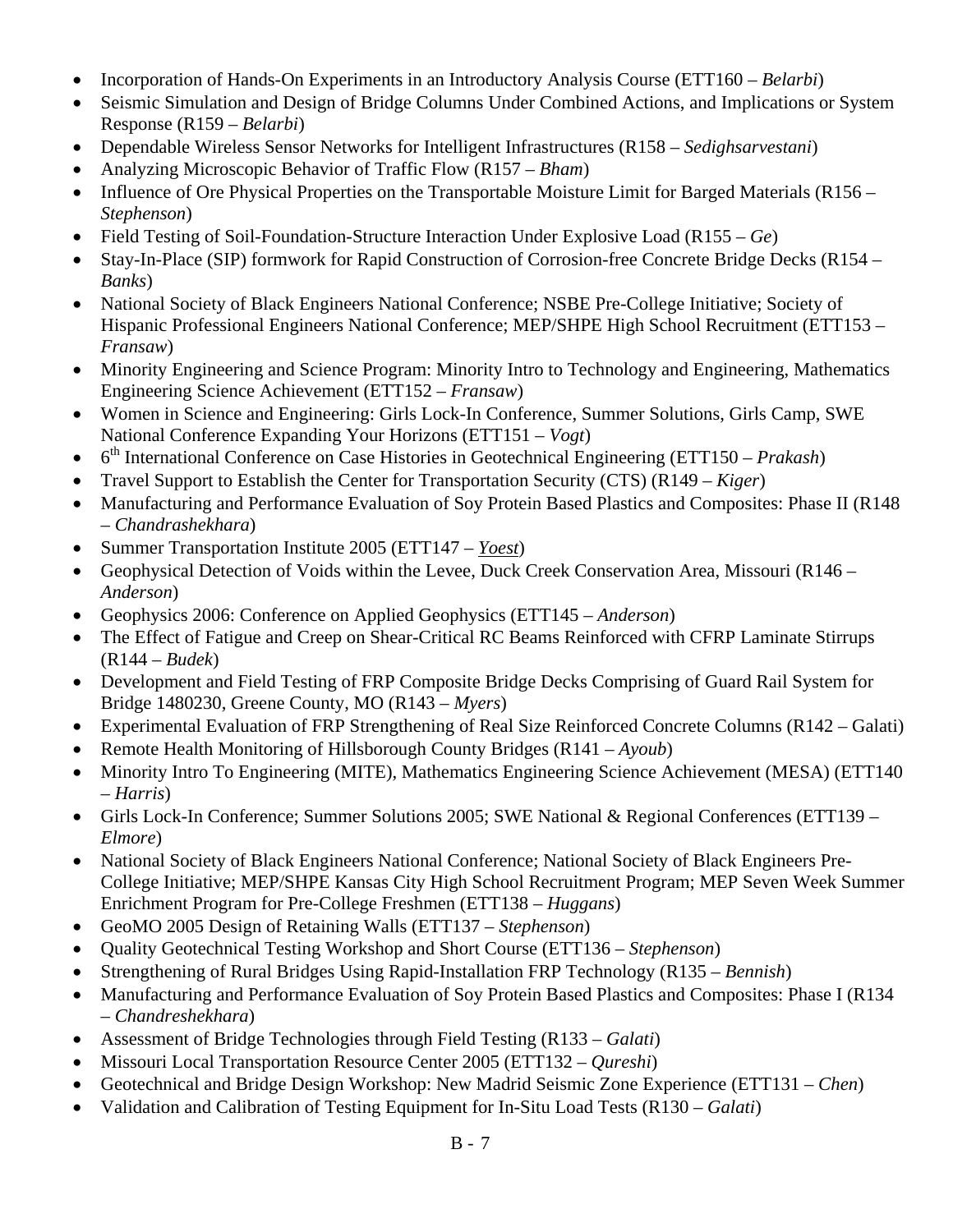- Low Energy Alkali Resistant Iron Phosphate Glass Fibers (R129 *Brow*)
- Monitoring of Bridge Structures Equipment (RE128 *Galati*)
- Enhancing Student Awareness and Faculty Capabilities in Transportation (ETT127 *Schonberg*)
- Evaluation and Utilization of the WP4: Phase II (R126 *Petry*)
- University Student Design Competition Center (USDCC) (ETT125 *Stone*)
- In Situ Load Testing of Bridge A6358 and Bridge A6101 (R124 *Nanni*)
- Evaluation of Anchors for CFRP Tendons (R123 *Soudki*)
- Design, Fabrication, and Testing of Low-Profile Composite Bypass Road Panel: Phase I (R122 *Nanni*)
- GeoMO 2004: Geotechnical Uncertainty and Reliability (ETT121 *Stephenson*)
- SASW/Study of Greater St. Louis and Surrounding Region (R120 *Anderson*)
- GPR investigation of bridge deck, Willow Springs, MO (R118 *Anderson*)
- Determination of MASW Shear-Wave Velocities at Various Sites in SE Missouri (R117 *Anderson*)
- Acquisition of a Engineering Seismograph (RE116 *Anderson*)
- Acquisition of an Impact Testing Machine (RE115 *Chandrashekhara*)
- Comprehensive Shear-Wave Velocity Study in the Popular Bluff Area, Southeast Missouri (R114 *Anderson*)
- GPR and Resistivity to Determine Depth to Bedrock at the Roaring River Hatchery (R113 *Anderson*)
- Strut Failures of Paseo Suspension Bridge in Kansas City, Missouri (R112 *Chen*)
- Finite Element Modeling of Reinforced Concrete Bridge Decks with ABAQUS (R111 *Ganesh*)
- Summer Transportation Institute 2004 (ETT110 *Yoest*)
- League of United Latin American Citizens (LULAC) Kansas City H.S. Hispanic Recruitment and Society of Hispanic Professional Engineers (SHPE) National Technical Career Conference (ETT109 – *Harris*)
- Experimental Study on Seismic Retrofit Techniques Phase: II (R108 *Silva*)
- GeoMO-1: 2003 Deep Foundations for Transportation Structures (ETT107 *Stephenson*)
- Girls Lock-In Conference, Summer Solutions 2004 (ETT106 *Harris*)
- Minority Intro To Engineering (MITE), National Society of Black Engineers National Conference (ETT105 – *Harris*)
- GPR Study of Imbedded Dowl Bars, Van Buren, Missouri (R104 *Anderson*)
- Southview Bridge Rehabilitation in Rolla (R103 *Nanni*)
- Geophysics 2003: Conference on Applied Geophysics (ETT102 *Anderson*)
- Soy-Based Composite Sandwich Structure: Phase II (R101 *Chandrashekhara*)
- Determination of Shear Wave Velocity along a Segment of Interstate I-70, St. Louis (R100 *Anderson*)
- Missouri Local Resource Center 2004 (ETT99 *Qureshi*)
- Preservation of Missouri Transportation Infrastructure: Flexural upgrade of deficient bridges with composites (R93, R95, R96, R97, R98, R119 – *Ibell, Myers, Maerz, Zoughi, Nanni*)
- Development and Validation of Steel-Reinforced Polymer (SRP) for Strengthening of Transportation Infrastructures (R94 – *Watkins*)
- A Study of the Effects of Injected Chemical Soil Stabilizers on Expansive Clays and Claystones (R92 *Petry*)
- Evaluation & Utilization of the WP4 Depowing Potentiometer: Phase I (R91 *Petry*)
- Post-earthquake Damage Evaluation of Bridge Structures (R90 *Chen*)
- Experimental Study on Seismic Retrofit Techniques for Cap Beams, Columns and their Connections of Highway Bridges (R89 – *Chen*)
- 2003 USDOT Summer Transportation Institute (ETT88 *Spring*)
- Experimental Investigation of Bond-Slip Relationship Between Fiber Reinforced Polymers (FRP) Bars and Concrete (R87 – *Thiagarajan*)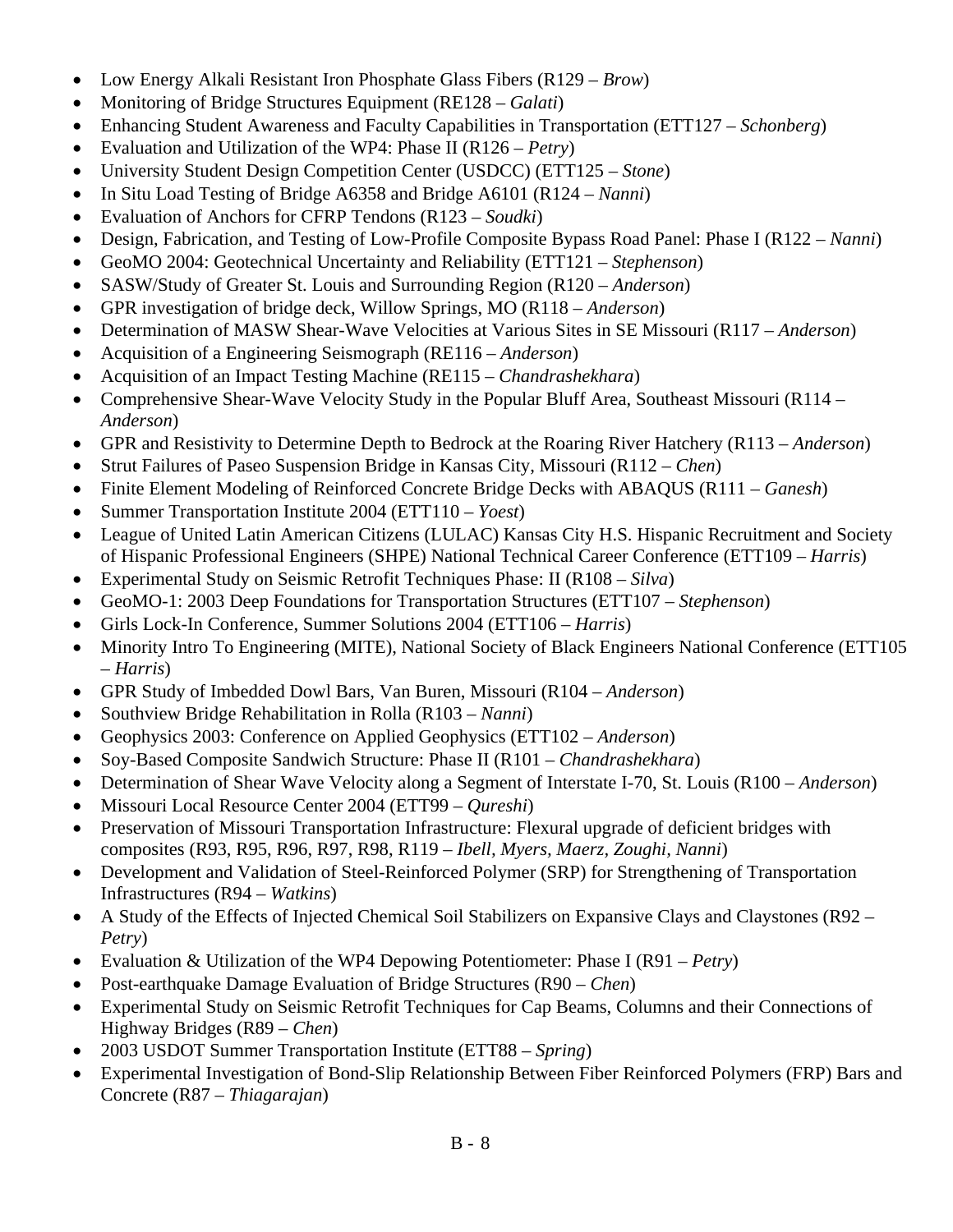- Study on Seismic Retrofit Techniques for Cap Beams, Columns and their Connections of Highway Bridges: Phase 1 (R86 – *Silva*)
- Creep, Shrinkage and CTE Evaluation: Normal Strength Concrete Bridge Deck Companion Testing for an Adjacent HPC Bridge (R85 – *Myers*)
- Expanding Your Horizons in Math, Science, and Technology; Girls Lock-In Conference; Summer Solutions 2003 (ETT84 – *Schoenborn*)
- Minority Introduction To Engineering and National Society of Black Engineers National Conference (ETT83 – *Harris*)
- FRP Alignment Measurement Using Digital Image Analysis (R82 *Maerz*)
- Nondestructive Ultrasonic Detection of FRP De-lamination (R81 *Maerz*)
- Evaluation of Bridge Approach Slabs Performance and Design (R80 *Luna*)
- Optimization of HPC for Missouri Bridge Structures (R79 *Myers*)
- Soy-Based Composite Sandwich Structures: Phase I (R78 *Chandrashekhara*)
- Micro-Macro Modeling of the External Strengthening of Concrete with Fiber Reinforced Polymer: Phase II (R77A – *Dharani*)
- Study to Determine the Effects of Organics on the Results of Quicklime Slurry Treatment of Clay Soils (R76 – *Petry*)
- GPR Investigation of Concrete Integrity, Sheppard of the Hills Hatchery, Branson, MO (R75 *Anderson*)
- Design and Installation of Torque Anchors for Tiebacks and Foundations (R74 *Stephenson*)
- The Effects of a Curved Sofit on FRP-Strengthening of Concrete Bridges (R73 *Ibell*)
- Determination of Shear-Wave Velocity Profiles from Surface Seismic Waves (R72 *Anderson*)
- Dynamic Testing Equipment (RE71 *Stephenson*)
- Missouri's Local Technical Assistance Program Center (LTAP) (ETT70 *Qureshi*)
- Fifth International Conference on Case Histories in Geotechnical Engineering (ETT69 *Prakash*)
- Structures Laboratory Equipment Enhancement Hydraulic Distribution System (RE68 *LaBoube*)
- Sappington Bridge Demolition, Crawford County, MO (R67 *Baird*)
- Strengthening of Martin Springs Outer Road Bridge, Phelps County, MO (R66 *Nanni*)
- Assessment and Rehabilitation of West 7<sup>th</sup> Street Bridge, City of Fulton, MO (R65 *Nanni*)
- Rapid Strengthening of Reinforced Concrete Bridges (R64 *Bank*)
- Joint KDOT-MODOT: Evaluation of FRP Repair Method for Cracked PC Bridge Members (R63 *Nanni*)
- 82nd Transportation Research Board Student Technology Transfer (ETT62 *Spring*)
- 2002 Summer Transportation Institute (ETT61 *Spring*)
- Highway/Rail Crossing Project Selection (R60 *Qureshi*)
- Micro-Macro Modeling of the External Strengthening of Concrete with FRP (R59 *Dharani*)
- Implementation Issues of Metallic Dampers for Seismic Retrofit of Highway Bridges (R57 *Chen*)
- 2001 Summer Transportation Institute (ETT56 *Spring*)
- Acquisition of an Integrated Testing System for Civil Infrastructure Engineering Research and Education (R55 – *Belarbi*)
- Acquisition of an Integrated Testing System for Civil Infrastructure Engineering Research and Education (RE55A – *Belarbi*)
- Ground Penetrating Radar Evaluation of Contaminated Concrete Pavement (R54 *Cardimona*)
- Steel-Free Hybrid Reinforcement System for Concrete Bridge Decks (R52 *Belarbi*)
- Ground-Penetrating Radar/Seismic Study-Branson/Springfield, MO (R50 *Anderson*)
- Characterization of a New FRP Bar for Reinforcement of Concrete (R49 *Myers*)
- Doctoral Training in Civil Infrastructure Engineering (ETT48 *Belarbi*)
- Determination and Prioritization of MODOT Geotechnical Related Problems with Emphasis on Effectiveness of Designs for Bridge Approach Slabs and Pavement Edge Drains Phase II (R47 – *Petry*)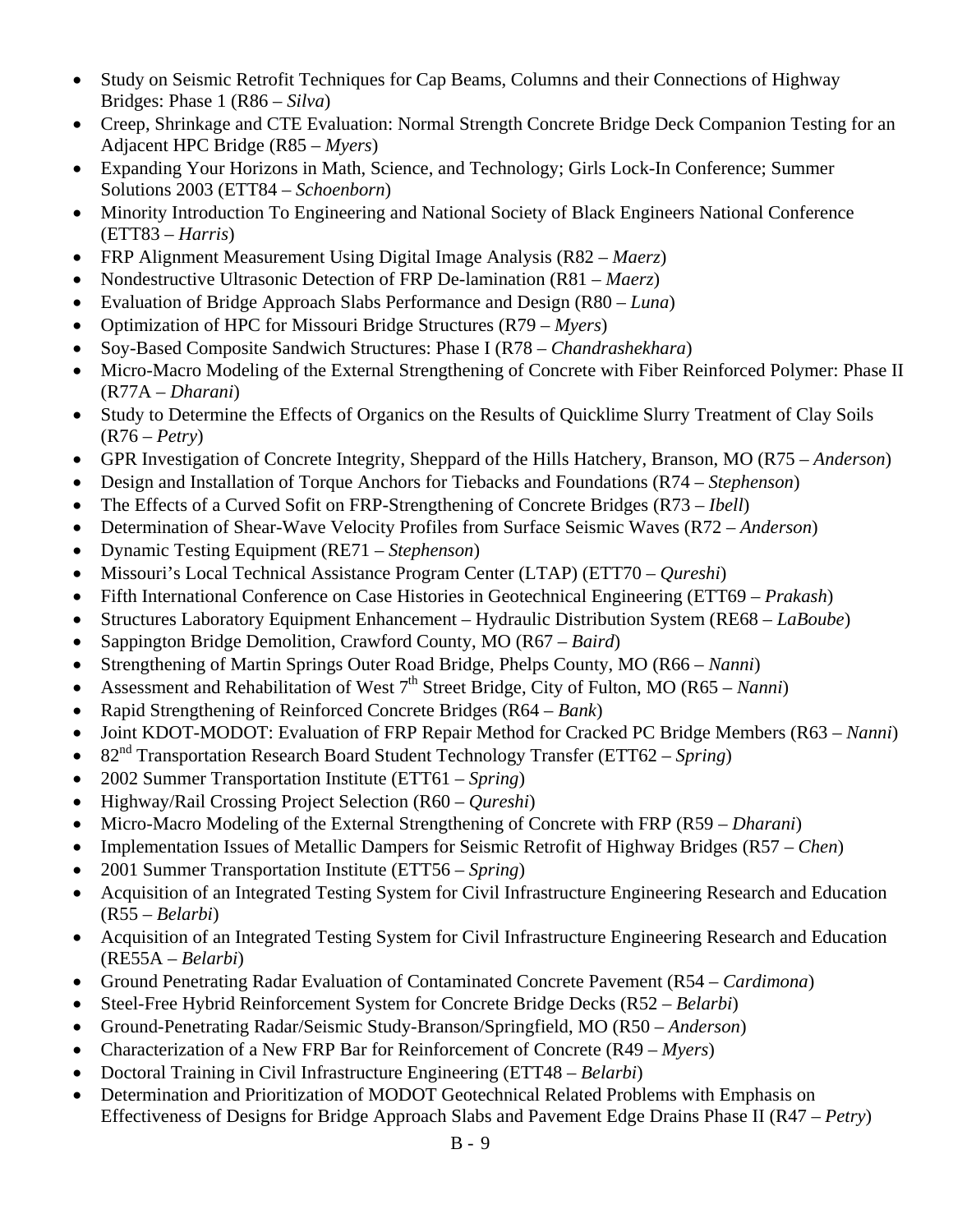- Course Development for the Transportation Graduate Program at UMR (ETT46 *Spring*)
- Development of a Pull Tester (R45 *Galecki*)
- Automated Mobil Highway Sign Retro Reflectivity Measurement (R44 *Maerz*)
- National Society of Black Engineers National Conference (ETT43 *Harris*)
- Laboratory and Field Testing of FRP Reinforced Concrete Bridge (R42 *Watkins*)
- Micro-Macro Modeling of the External Strengthening of Concrete with FRP (R41 *Roy*)
- USAES-UMR Cooperative Degree Program (ETT40 *Anderson*)
- High Performance Concrete for Bridge A6130 Route 412 Pemiscot County, MO (R39 *Myers*)
- Acquisition of Asphalt Pavement Analyzer (R38 *Richardson*)
- Evaluating FRP Repair Method for Cracked PC Bridge Members Subjected to Repeated Loadings (R37 *Peterman*)
- Evaluating FRP Repair Method for Cracked PC Bridge Members Subjected to Repeated Loading (R37A *Peterman*)
- Effect of Contaminants on Bond Characteristics of Deformed Reinforcing Bars (R36 *Belarbi*)
- Summer Transportation Institute 2000 (ETT35 *Spring*)
- Non-Destructive Imaging of Shallow Sandstone in Support of Hydraulic Study of Litho Logic Unit (R34 *Anderson*)
- Non-Invasive Geophysical Investigation of Landfill Site: Grandview Triangle Area (R33 *Anderson*)
- Assessment/Mitigation of EQ Hazards Along Designated Priority Emergency Vehicle Access Routes, SE MO (R32 – *Anderson*)
- CE 401 Health Monitoring & Retrofit of Geotechnical Systems (ETT29 *Luna*)
- Composite Structures Using Asphalt Based Roofing Scrap Materials (R28 *Chandrashekhara*)
- Laboratory and Field Testing on FRP Composite Decks for the City of St. James, Phelps County, MO (R27) – *Nystrom*)
- Strengthening of an Impacted PC Girder on Bridge A10062, St. Louis County, MO (R26 *Nanni*)
- Structural Integrity Evaluation of RC Columns with FRP Wraps (R25 *Belarbi*)
- Model of Demonstration Bridge for Classroom and Laboratory Teaching (ETT24 *Watkins*)
- Determination and Prioritization of MODOT Geotechnical Related Problems w/Emphasis on Effectiveness of Designs for Bridge Approach Slabs and Pavement Edge Drains (R23 – *Petry*)
- Investigation of Agents of Practical Use to Stabilize Slopes & Erosion Along the I-55 Corridor South of Sikeston: Phase I (R22 – *Petry*)
- Signal Mast Arm Failure Investigation (R21 *Dharani*)
- Development of a Prototype Imaging Concrete Roughness Measurement Device (R20 *Maerz*)
- Constructability and Performance of CFRP Prestressed Concrete Members (R19 *Nanni*)
- Strengthening of Bridge G270, Route 32, Iron County, MO (R18 – *Myers*)
- 1999 Summer Transportation Institute (ETT17 *Spring*)
- Web-Based Technology Transfer (ETT16 *Nystrom/Watkins*)
- Low Cost Renewable Resin for Pultruded Projects (R15 *Chandrashekhara*)
- Replacement Pedestrian Bridge at UMR (R14 *Watkins*)
- The Influence of Surface Area to Volume Ratio on the Quality Control of High Performance Concrete (R13) – *Myers*)
- PCI Girder Cracking Phase II: Causes and Design Detail (R12 *Myers*)
- Destructive and Non-Destructive Test of Bridge J857, Highway 72, Phelps County, MO (R11 *Barker*)
- Comparison of High Performance Steel and Conventional Steel Girder Bridges (R10 *Barker*)
- Cracking in Prestressed I-Girder Bridges (R9 *Gopalaratnam*)
- UTC-Advanced Materials and Non-Destructive Test Technologies/Educator (ETT8 *Watkins*)
- UTC Center Evaluation Self Assessment Process (R7 *Nystrom*)